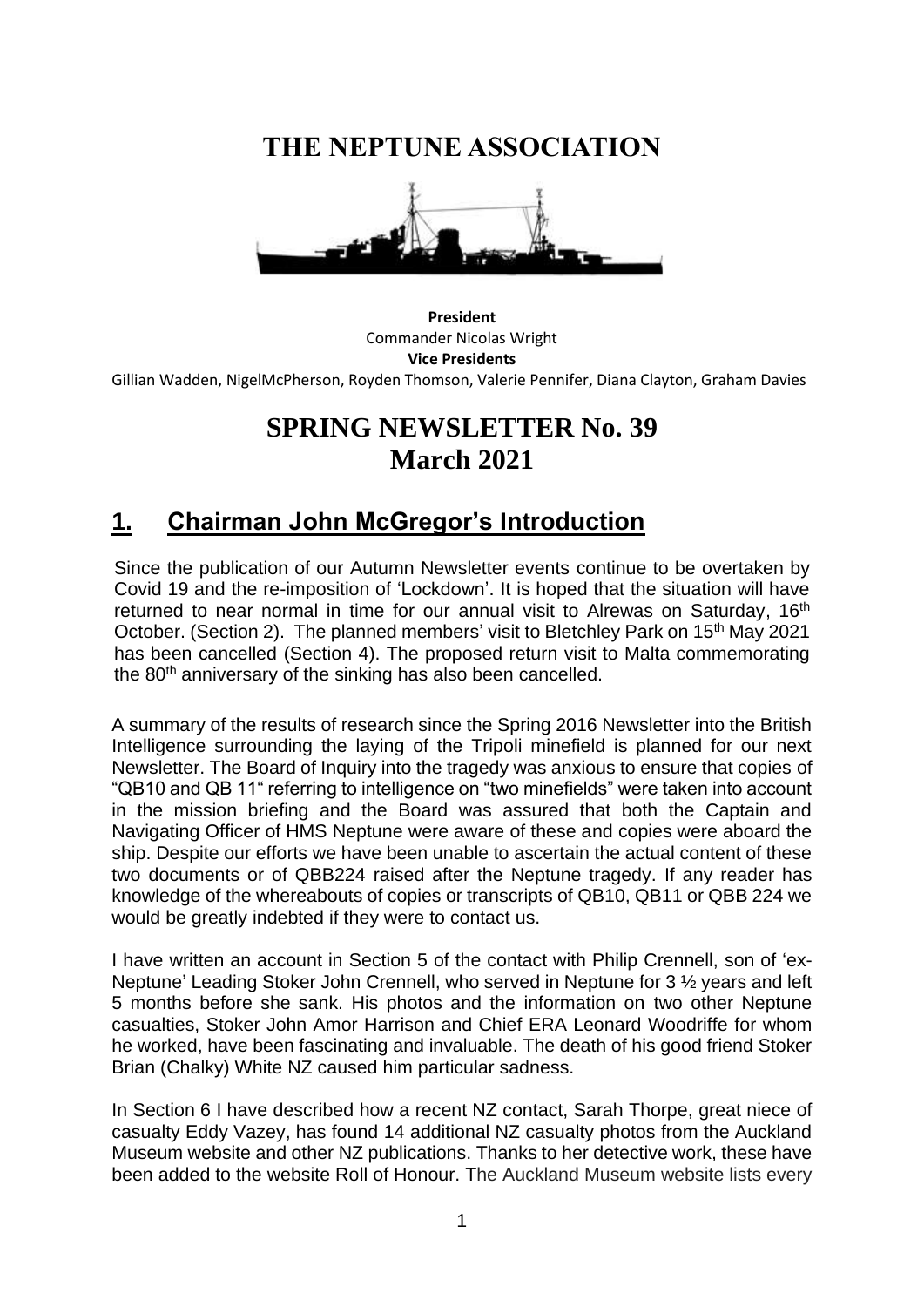naval NZ who served in WW2. (I wish we had that for the RN). On our website Roll of Honour we now have 111 photos of the 150 NZs and 445 of the 836 who died in the two ships Neptune and Kandahar.

Extraordinary coincidences continue to occur and one of the strangest stemmed from a message on the website FORUM page from Paul Noon on 22 Oct 2019 that the diary of Harold Dean, describing his service in Neptune as a Midshipman, had been found in a skip in Cheshire. Harold Dean retired as a Commander (Supply) in 1976 and died in 2001. The diary was sent to me and is being typed up by Committee member Caroline Meredith. (Section 7).

My thanks to Rorie Grieve for his article on casualty Lieutenant Frank Woodward. His daughter, Gillian Cross, has been welcomed back as a member and gave permission for the account in Section 9.

In Section 10 I have summarised the chaotic civil war raging in Libya based on an article in The Daily Telegraph of 8 Feb 2021.The news on Saif-al Islam Gadaffi comes from Wikipedia.

#### **2. AGM – Saturday, 16th October 2021 at the National Memorial Arboretum, Alrewas**

This year December 19<sup>th</sup> sees the 80<sup>th</sup> Anniversary of the loss of HMS Neptune and HMS Kandahar.

To commemorate and remember all our relatives who lost their lives our AGM and meeting will be different this year. We are a unique association and over the years we have become like a family so to allow us more time to get together we have decided to change the format of our usual meeting and to have a hot buffet meal served to allow more time for socializing.

It is planned to start the day earlier than in previous years by meeting at our memorial 1130 am for a Remembrance Service followed immediately at 1215 by the AGM with tea and coffee available. Lunch will then be served at 1330 allowing the rest of the afternoon to socialize.

It would be helpful if we could have some idea at this stage of numbers proposing to attend. Could you therefore please complete the reply slip on page 17. Further details will be announced in the Autumn Newsletter when it will become clearer what Covid restrictions may still be in place and what the NMA can offer.

#### **3. December 19th 2021 - 80 years since Neptune and Kandahar mined**

On December 19<sup>th</sup> members and friends usually gather at Alrewas and Southsea for informal Remembrance Services. As 2021 is the 80<sup>th</sup> Anniversary it is thought it would be appropriate this year to go to Alrewas rather than Southsea. We realise that travel may be a problem for those who normally go to Southsea Naval Memorial so Christine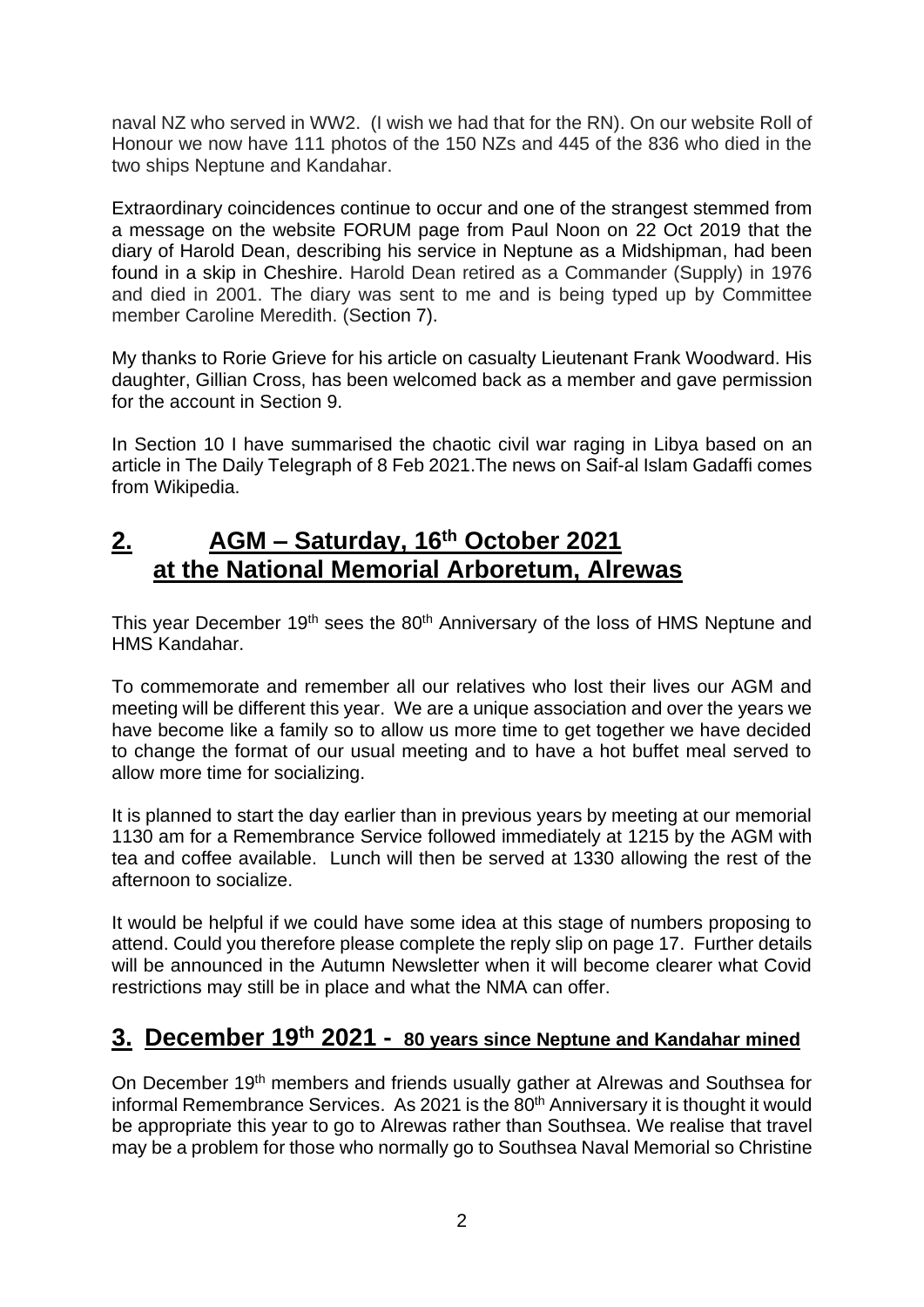Pittman-Corner would be grateful for your views as to the best way to proceed. You can contact her on 0203 719 5188 or [cecorner@yahoo.co.uk.](mailto:cecorner@yahoo.co.uk)

# **4. Visit to Bletchley Park - Saturday, 15 th May 2021**

Valerie Pennifer, who kindly our organised this visit, has been warned by her contact at Bletchley Park that there are serious limitations on events for the near future. Due to so many uncertainties the committee has reluctantly decided that we should cancel the visit - again! We are very sorry about this and realise that it will be a disappointment to you. However, it is a place which you can visit independently

**Advance Notice** – A visit to Chatham Historic Dockyard with a service at the Chatham Naval Memorial is planned for May 2022.

# **5. Leading Stoker John Crennell**



The first message from Philip Crennell on the FORUM page on July 7<sup>th</sup> 2020 stated: "Greetings John, My father was John Alfred Crennell Stoker, he served on HMS Neptune from 24th May 1938 to August 1941 when he returned to the UK to undertake a course of some kind. One of his claims to fame he told me was playing rugby against a springbok team at Newlands in the Cape, they were beaten 33-3 with my dad scoring the only try ! I can't remember if it was the Neptune or not he was playing for, do you have any photographs of the Neptune rugby team ? He must have known a lot of the crew who were sadly lost only 17 weeks after he left the ship after being on her for over three years. He went on to earn a DSM at the Normandy landings aboard a Landing Craft and received a Yangtze clasp on his General

Service Medal as he was aboard HMS Black Swan during the incident. He was always sorry he never received his Long Service Medal, he had a bust up with a Royal Marine guard on Simon's Town Dockyard gate who wanted to take a bottle of rum from him after a night out in Capetown ! He received 90 days detention at HMS Afrikander but got 12 days off for good behaviour ! Kind regards to all, Phil Crennell."

I replied: "How very good to hear from you about your father Stoker John Alfred Crennell who served in Neptune until May 1941 and left before her tragic sinking in December 1941. How fascinating to hear about him scoring the only try but it is difficult to work out when the match was played. The Neptune Rugby team was very strong with several good New Zealanders playing. I did indeed include an article about the Neptune rugby team in a newsletter written in spring 2011 and will send you a copy. In due course I hope to add a page to our website to show all those 'ex-Neptunes' who left before she sank and thanks for his photo. I have 422 photos of casualties attached to the Roll of Honour. He had a good career with his DSM and Yangtse Black Swan clasp and a shame about his long Service medal!"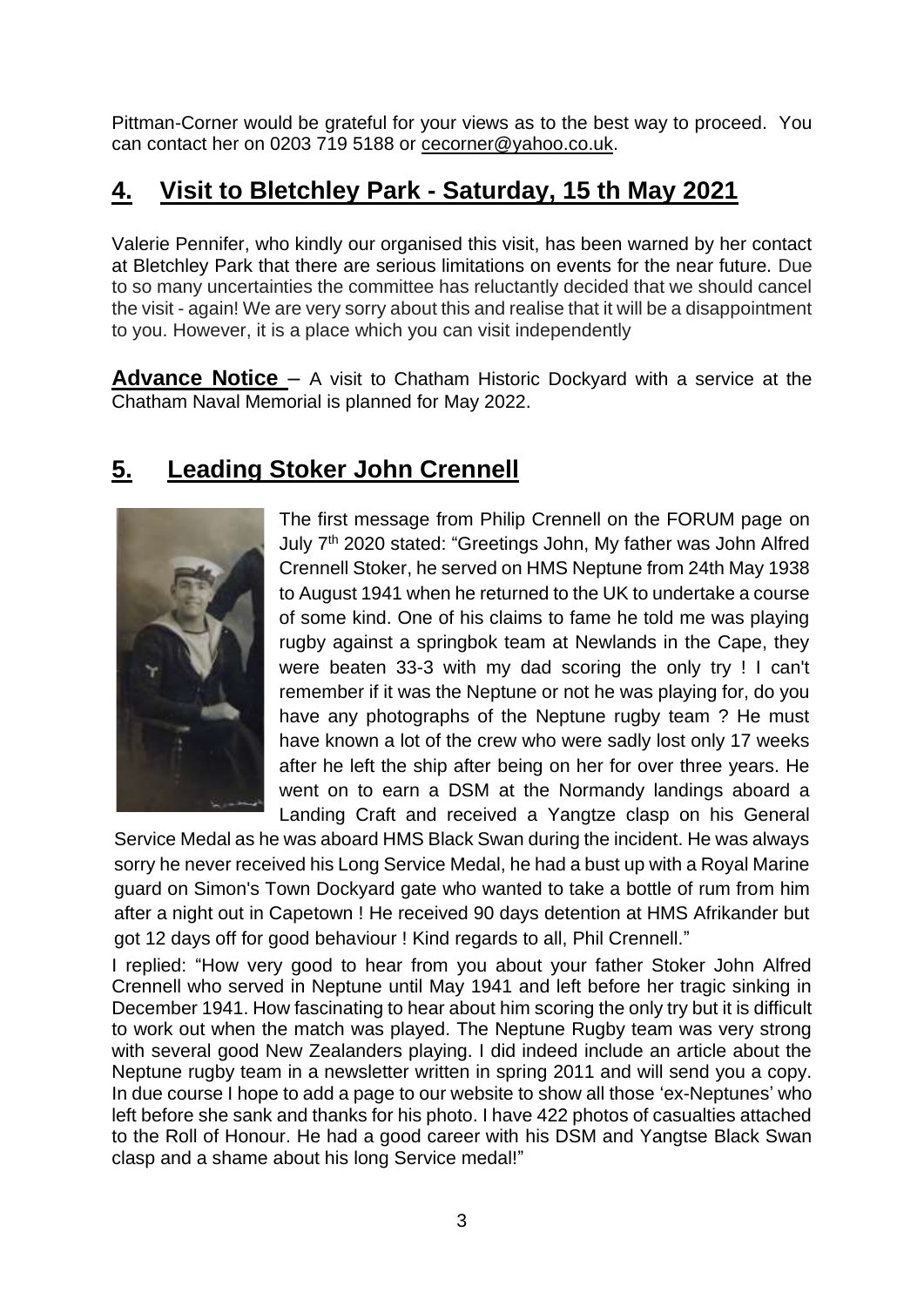Philip sent me his service certificate and I saw that he had been sentenced to 90 days in Detention Quarters at Afrikandar the base at Simon's Town for the 'rum at the gate incident' in 1938 and then returned to Neptune for 3 more years. He spent most of 1940 and 1941 in the ship's motor boats where each had a stoker to look after the engine. In his employment certificate it showed that as the Leading Stoker he was in charge of the Stokers running the engines in Neptune's six motor boats. By the time he retired in July 1953 he had 10 years service as a Stoker Petty Officer

To a remarkable extent the contact with Philip has resulted in a thorough analysis of the Engine Room branch both for Artificers and Stokers. Much of the records of the ERA's are due to the photo album left behind by casualty ERA4 William Wright – see Group Photos page and his photo below. I borrowed the album from his nephew Peter

> ä ö



St. Thomas's Church, Rondebosch,<br>Cape Peninsula, was the scene of a Naval wedding on July 1 between Miss Daphne Eileen Margaret Knipe, daughter of Mr. and Mrs L. G. Knipe, and Mr. Engineroom Leonard G. Woodriffe, Artificer of H.M.S. Neptune, and eldest son of Mr. and Mrs. L. G. Woodriffe, of Portsmouth.

The Rev. Canon W. G. Webster, assisted by the Rev T. Harris, M.A., R.N., Chaplain of H.M.S. Neptune, conducted the ceremony. Mr. Pike was the organist and Miss Dorothy Crisp, of the Cape Town Amateur Operatic Society, was the soloist.

The bride, who was given away by her father, wore a gown of silver brocade, made in Tudor style, with a draped skirt falling into a train. Her embroidered tulle veil was held in place by a coronet of orange blossom. She carried a bouquet of roses and gladioli.

Miss Maureen Knipe, sister of the<br>bride, and Miss Thelma Jennings were the bridesmaids; Mr. E. R. Flowers, R.N., was the best man, and the groomsmen were Mr. A. H. Bradwell, R.N., and Mr.<br>F. Roach, R.N., both of H.M.S. Neptune.<br>Two little flower girls, Miss Kathline

Knipe and Miss Cherry Andrews, the small daughter of Mr. Andrews, Chief Engine Room Artificer of H.M.S. Neptune, wore Kate Greenaway frocks of tulle, with head-dresses of pink and white roses.

The reception was held at Princess's Hotel, Newlands.

The happy couple left later by car to spend their honeymoon touring from the Cape to the Katberg, by way of the Garden Route,

Wright and copied the photos.



Philip then sent a newspaper cutting which his father had kept concerning the wedding in South Africa on 1 July 1939 of Chief ERA Leonard Woodriffe to Daphne Knipe

which he had attended, saying how sad he was that Leonard died when Neptune sank. Leonard and Daphne had moved to Portsmouth before Neptune was at Chatham for refit and had a son born in Portsmouth on 26 December 1941 - Graham Richard Knipe Woodriffe who may still be alive living in England or South Africa. Investigating those mentioned in the cutting were several more casualties whose photos are on the website Roll of Honour - Rev'd Thomas Harris who conducted the service also in the rugby team, Chief ERA Ernest (Tiger) Flowers the best man and ERA Arnold Bradwell a groomsman. Another groomsman ERA Fred Roach had left Neptune and survived. His photo is on the website GroupPhotos/ERAs shown with fellow ERAs Cyril Martin and William Wright who died. The small daughter of Chief ERA Reginald Andrews was a flower girl. Reg Andrews was promoted to Commissioned Engineer in April 1940 and retired as an Engineer Lieutenant Commander MBE serving to the late 1960's.

In a Portsmouth newspaper obituary sent by his cousin Les Lawson it stated that Leonard Woodriffe had passed top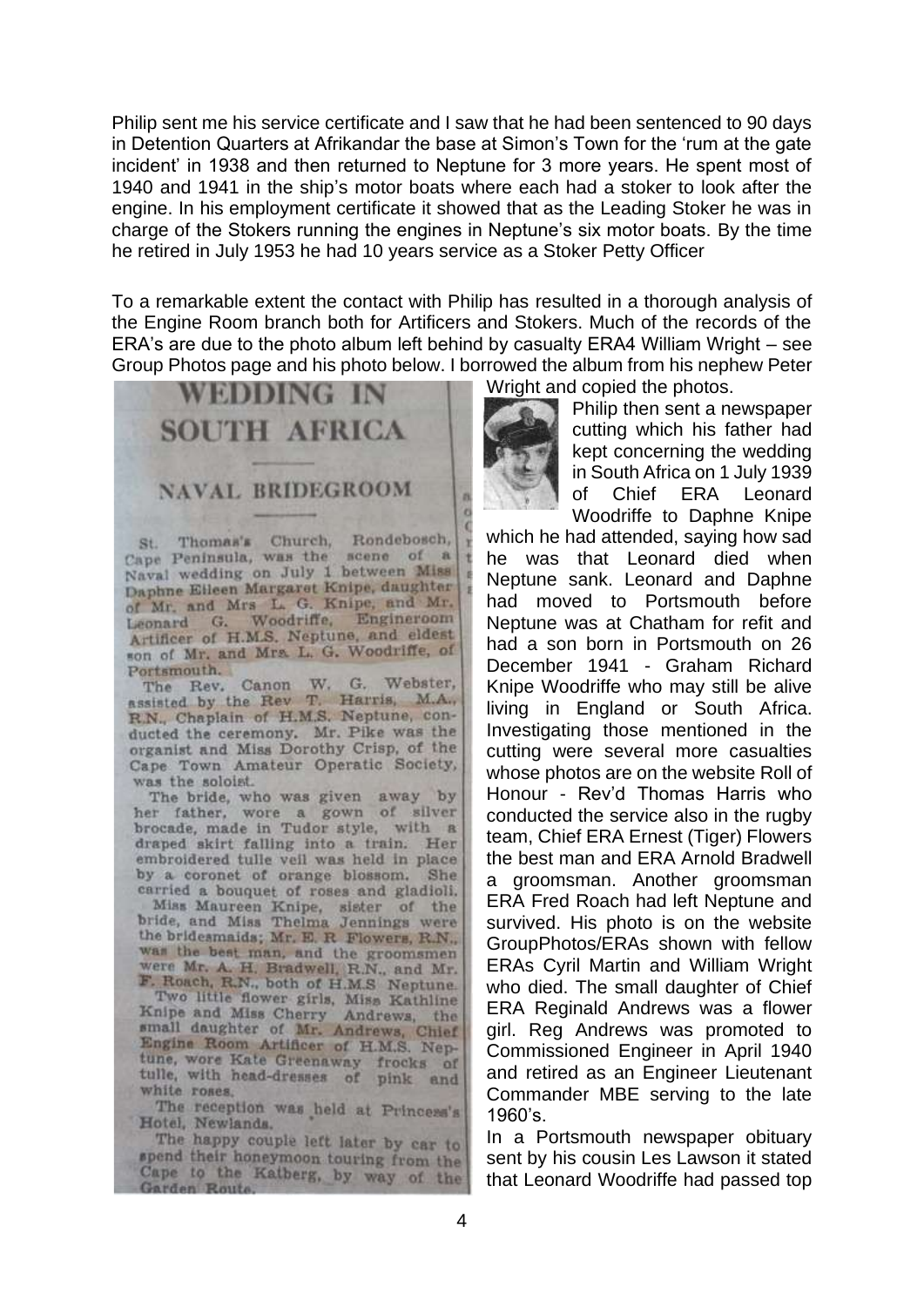of those selected for promotion to Commissioned Engineer. Sadly he died before he could start the course.









Rev'd Tommy Harris **Arnold Bradwell,** Tiger Flowers Cyril Martin William Wright F.Roach

Philip Crennell had bought the records and medals from ebay of another of his father's friends, Stoker John Amor Harrison, and this enabled another casualty photo to be added to the website Roll of Honour. Here he is shown in Julyn1940 aged 17 with his friends at HMS Royal Arthur near Skegness.



Stoker John Amor Harrison under training at Skegness before joining Neptune.

Philip sent me a group photo of 74 engine room men at Simon's Town Navy Days in 1938 but his identification of Stoker John Crennell by the body language was wrong as he had a PO's cap on (unless he borrowed it). The best photo of Navy Days 1938, whose arm badges indicate they are mostly Stokers came from Leading Stoker Alfred Gillingham and was sent by his great nephew Frank Hughes.



Group of 74 Stokers with John Crenell arrowed Ldg Stoker Alfred Gillingham on ground below **X** left

#### On 13 Feb 2021 Philip wrote:

"My dad told me a story of the only time he cried in the war was when he heard that a close friend of his " Chalky " White had gone down with Neptune. I always thought he mentioned a South African but he probably told me he was a New Zealander, I see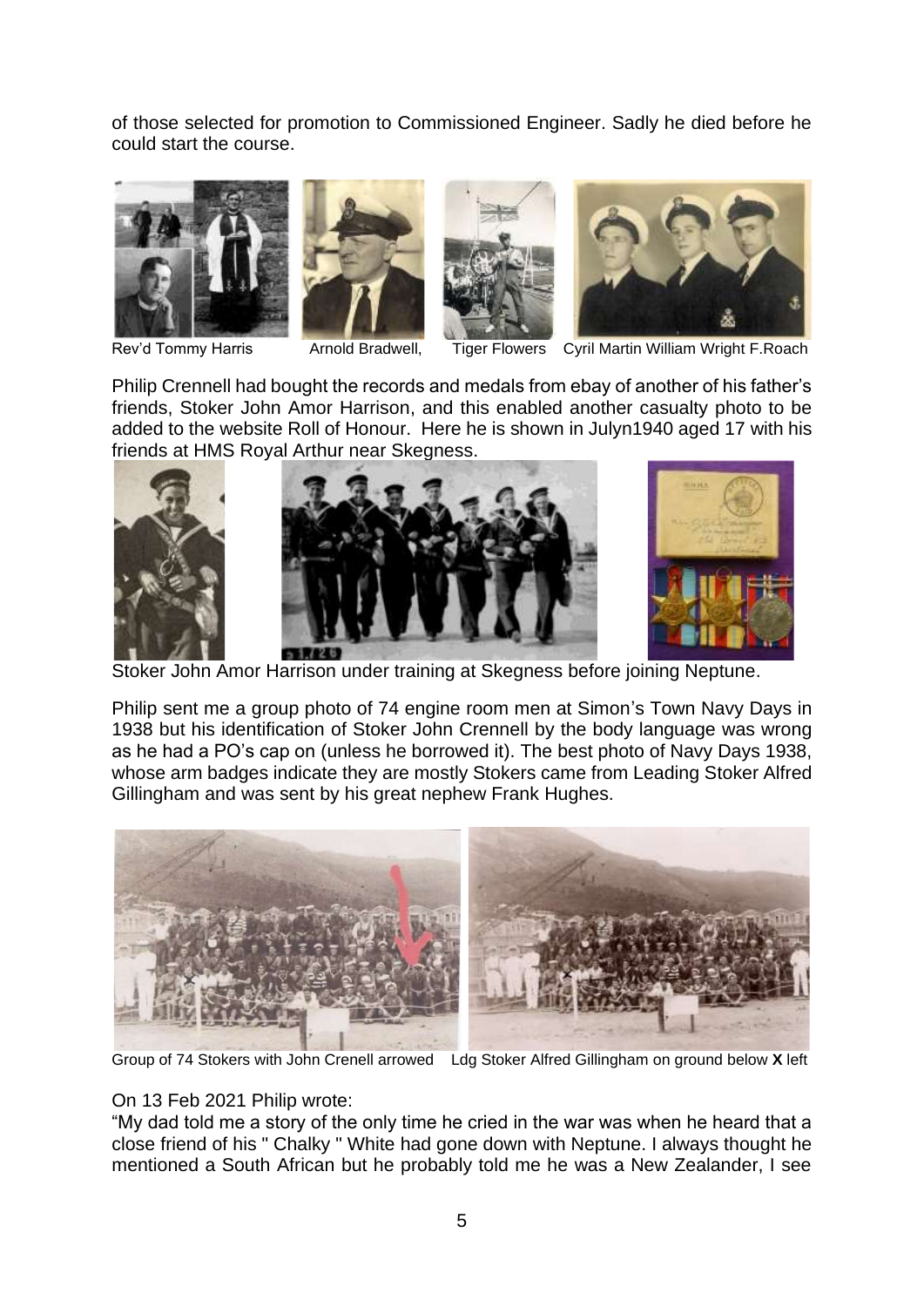there was a "Chalky " White mentioned in the FORUM , do you have a contact number for the lady who mentioned "Chalky as I think this was probably him?"

On 27 Mar 2016 there had been a FORUM message from Donna White in NZ saying "Hi, what a great website, I only re-discovered about H.M.S. Neptune after going back through some old research. Does anyone have any info or photos of William Brian 'Chalky White? He was born in 1918 to Albert White and Olive Hartley. Brian, as he seems to have been called at home, was my 1st cousin twice removed. Anything greatly appreciated, and I have a lot of WHITE info to share, on the NZ side"

I replied : "Hi Donna It's very good to hear from you about Stoker Chalky White, your 1st cousin twice removed. We haven't heard from his relatives before but of the 150 NZ's on board we have contact for 96 of the casualties and photos of 86 of them. It would be great if you can find a photo of Chalky from your family records".

With Philip now in touch with Donna we hope for a photo.

.

## **6. Sarah Thorpe - niece of AB Eddie Vazey NZVR**

More casualty photos have been received since 2<sup>nd</sup> Supplement issued in Oct 2016

The 48 page  $2^{nd}$  supplement to Minefield  $2^{nd}$  Edition was published in Oct 2016 and distributed to members. In the Autumn 2019 newsletter, we published the faces of 19 more casualty photos received since 2016. Committee members Christine and Adrian combined with Redeye to produce a leaflet updating the 2016 2<sup>nd</sup> Supplement. We continue to receive contacts from relatives of casualties and in recent weeks this has accelerated thanks to the detective work of Sarah Thorpe, great niece of casualty AB Eddie Vazey. His brother Charlie Vazey was serving in the NZ army and met up with Eddie at Alexandria in 1941. Charlie's daughter Maureen is seen in 2012 with her three children, Marie, Sarah and Andrew, when they heard Eddie's voice for the first time as they listened to a recording of the NZ crew members sending Christmas messages home to their relatives. On 13th November 1941, radio announcer Arch Curry had gone on board to record messages for a Christmas programme which was never broadcast as they all died when Neptune sank a month later.

Thousands of the unit's acetate discs are now in the care of New Zealand's'Sound Thousands of the unit's acetate discs are now in the care of New Eddie<br>Archives Nga Taonga Korero'. Spectrum records the moment in 2012 when Eddie Archives Nga Taonga Korero . Spectrum records the main safter his death.<br>Vazey's niece and her three children hear his voice 71 years after his death.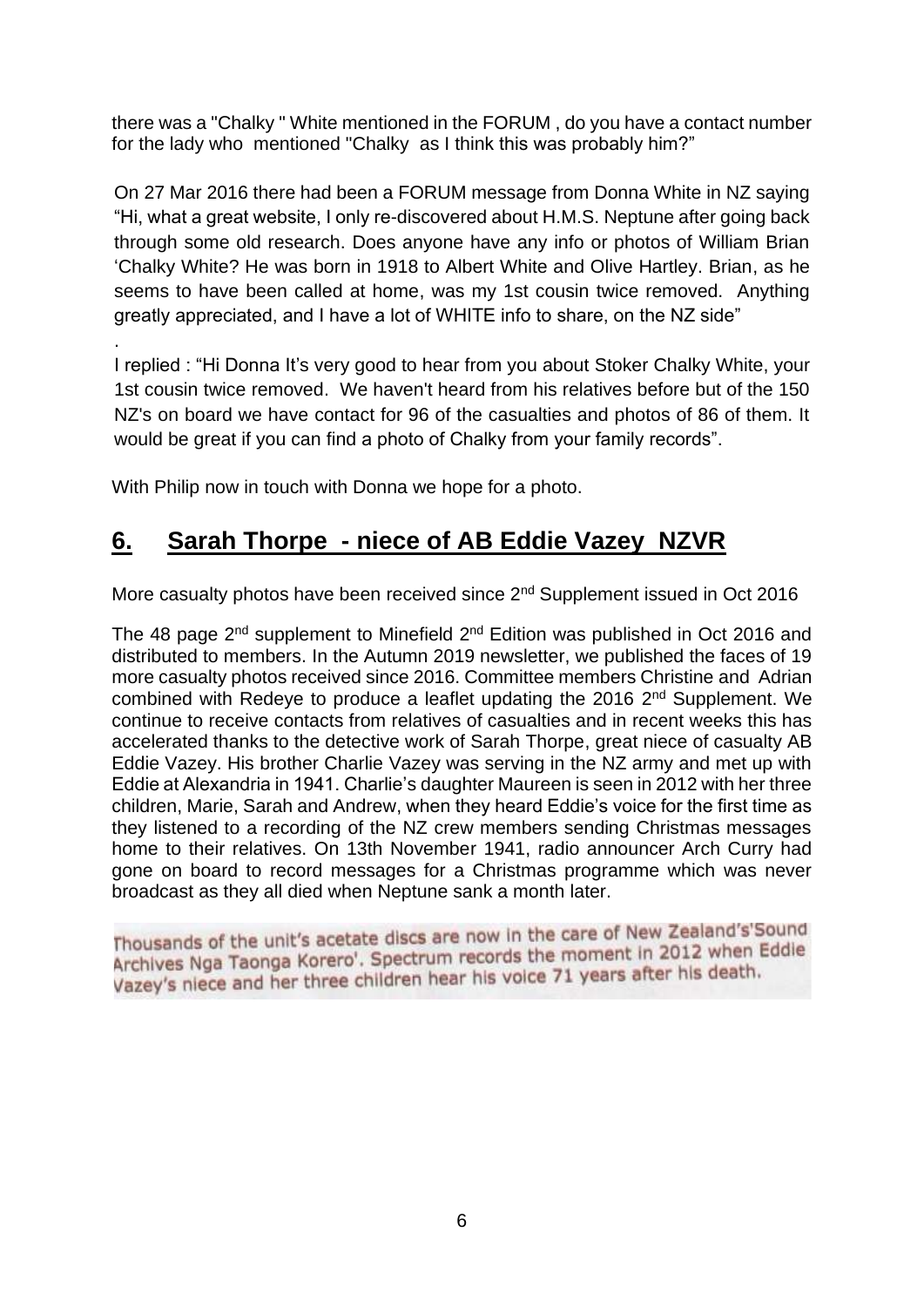

AB Eddie Vazey NZ Eddie & brother Charlie Charlie's daughter Maureen with Marie Sarah & Andrew

Recently received photos: The 15 NZs are from Sarah's research on Auckland Museum website & NZ articles. There are 4 new Neptune and 2 new Kandahar casualties.









AB Deryk Barron NZ PO Steward David Charles AB Leo Denton NZ





AB Arthur Corbin behind Barton NZ AB Arthur Diehl NZ ERA Stanley Hubbard NZ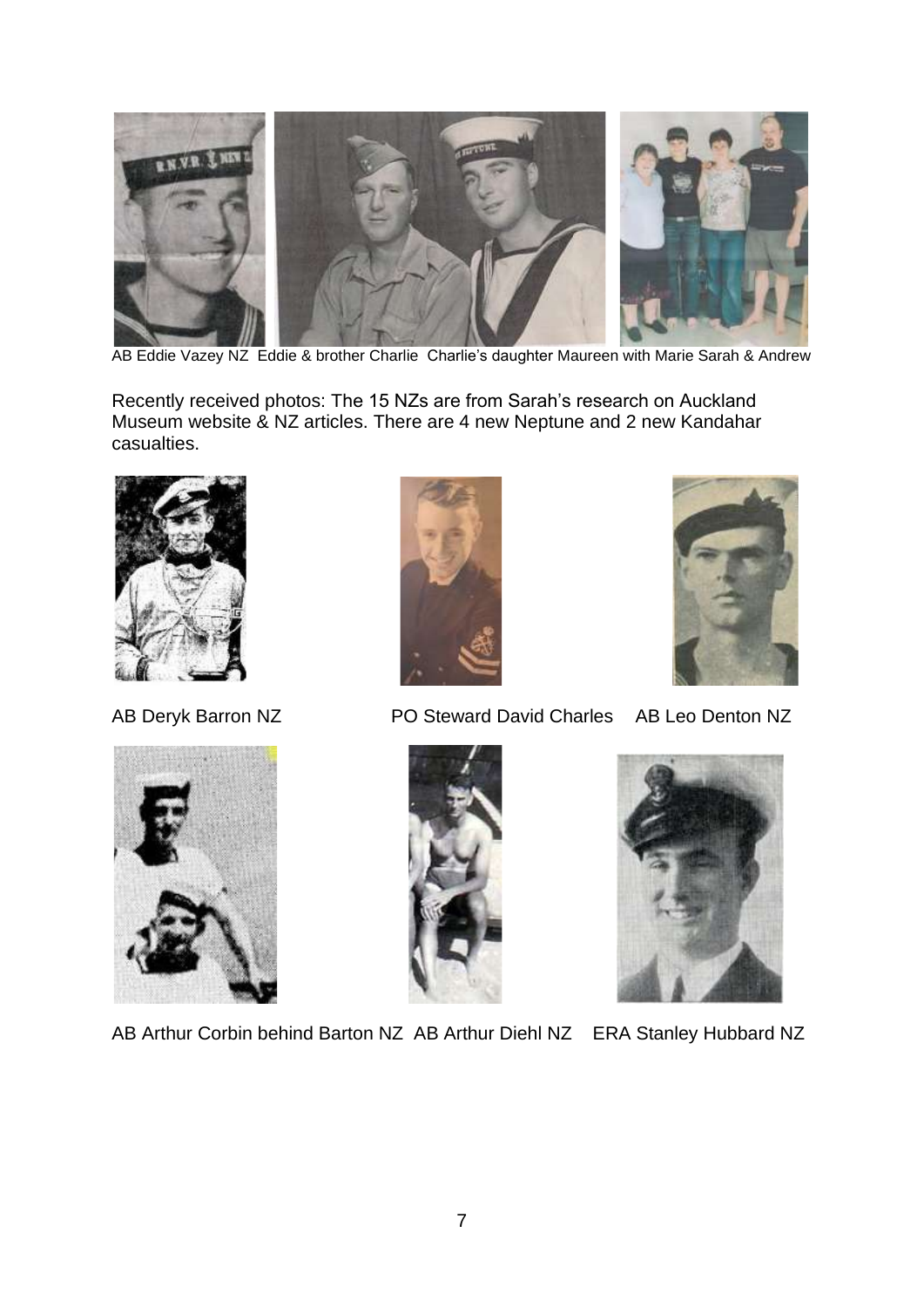



Stoker John Harrison AB Bertram Lewis(Kandahar aged12) Chief Stoker David Phillips









Stoker Alexander McIver NZ ERA John Moore NZ Petty Officer Sam Patterson NZ





Engineroom-Artificer J.<br>A. Simpson, of Auckland, missing, presumed dead.



t. E.-A. G. E. Smith, son<br>W. J. Smith, Winch-<br>more, presumed dead.

AB Jack Scott NZ ERA James Simpson NZ Electrical Artificer George Smith NZ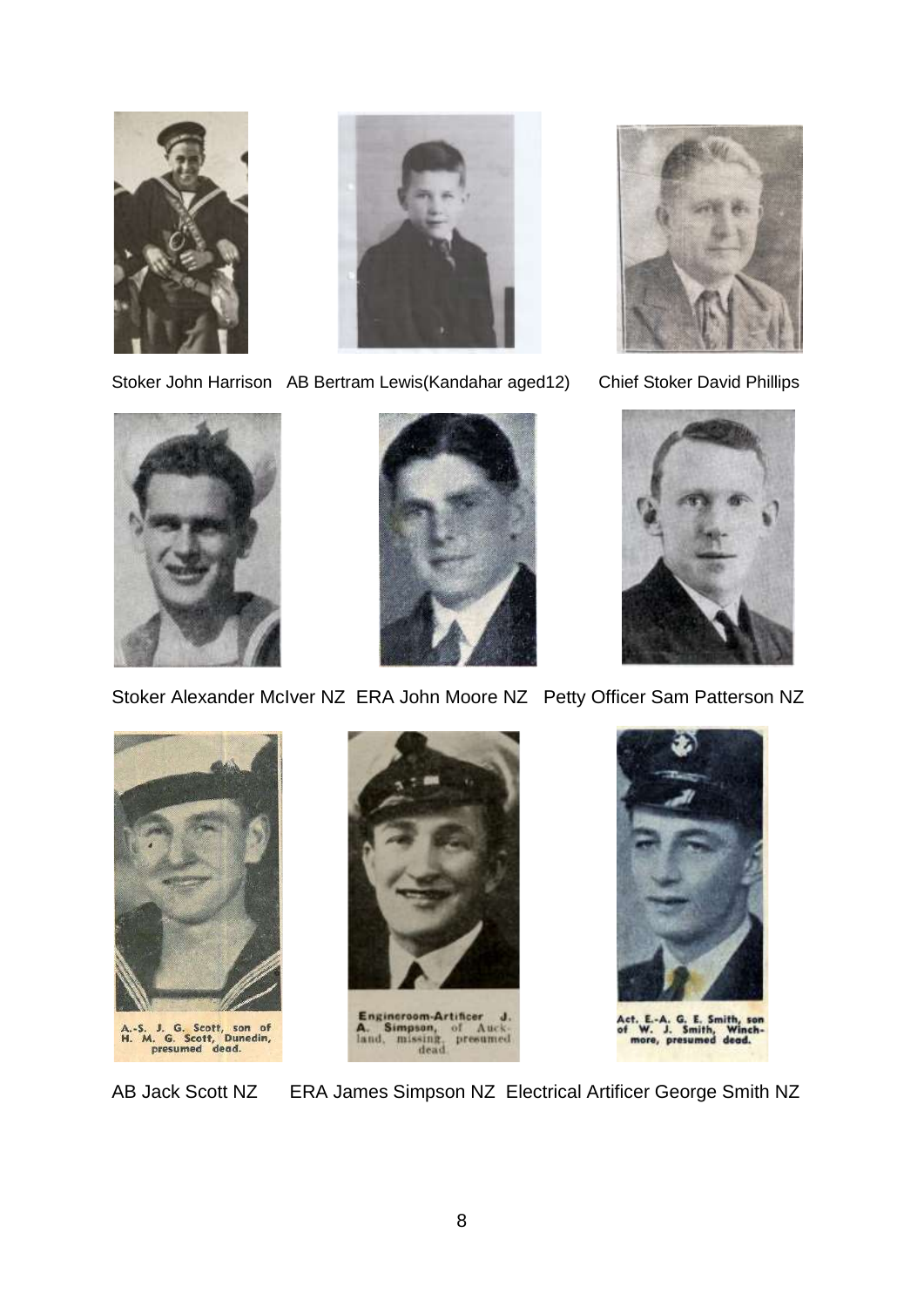



AB John Spiers (Kandahar) Marine Jack Sommerford AB JackTrue NZ









AB Alexander Walker NZ Shipwright Wiliam Wangford NZ Ord Telegraphist Arthur Wilby

Contact has been made with relatives of 3 more casualties but without photos: Stoker Joseph Allen, Leading Stoker Timothy McSweeney, Marine Ronald Young

#### **7. Finding Paymaster Midshipman Harold Dean's diary in a Cheshire skip**

Extraordinary coincidences continue to help untangle the mysteries surrounding the Neptune tragedy. I call it the Neptune effect in that it seems if we are stuck on some question, help comes from an unexpected direction. One of the strangest flukes was a message on the website FORUM page from 'Paul Noon' on 22<sup>nd</sup> Oct 2019 saying,

"Good evening John My brother-in-law has come across the diary of H.K. Dean, Paymaster Midshipman HMS Neptune Sep1940-Aug1941. It is a comprehensive diary from 7th May to the end of August 1941. It contains an officer list, personal letters, naval messages,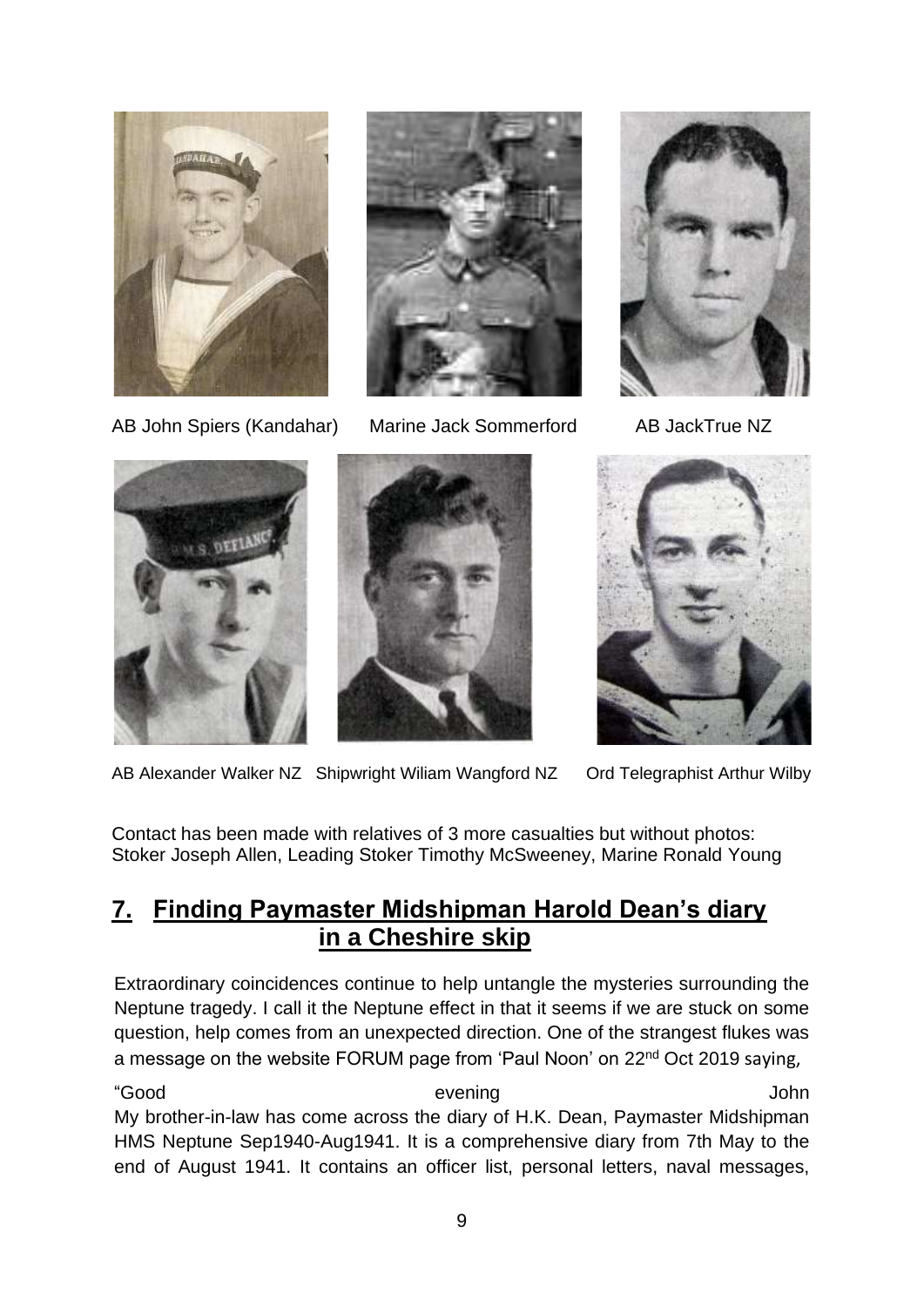pictures, sketches and some details of the final misfortune HMS Neptune suffered. I think it should be in a naval society museum or national naval archive. If you can give me your email I can send over more pictures.

I'll ask my brother-in-law if I can loan you the Diary in the meantime."



I replied "Dear Paul, Thank you so much for making contact and posting your message on the FORUM page. If you can get permission to loan me the notebook I would very much like to see it. I was also at Christ's Hospital from 1949, a bit later than Harold Dean. Way back in 2003 I was in touch with Harold Dean's daughter and she sent me his typed account of what he reckoned had happened to Neptune and remarked how highly he regarded Captain Rory O'Conor. Seeing his notebook would be much better!"

Paul Noon sent me the diary and it proved to be fascinating with Harold's astute commentary on all he witnessed. Of particular interest is his good relationship with and great admiration for Captain Rory O'Conor.

We have just one photo of Harold when he attended a Midshipman's beach party when Neptune was in dry dock at Lagos, largest city of Nigeria. Those present:

The five at the back – Midshipman?, Midshipman Mark Alford, Lieutenant Frank Woodward, Warrant Officer Cyril Laban, Midshipman?

The six in the centre - Midshipman Douglas Holloway, Midshipman Harold Dean, Midshipman Nigel Fawcett, Midshipman David Houston, Surgeon Commander Thomas Larkworthy (with bald head), Midshipman Maurice Ensell

In sand car in front, with scarf – Midshipman Holdsworth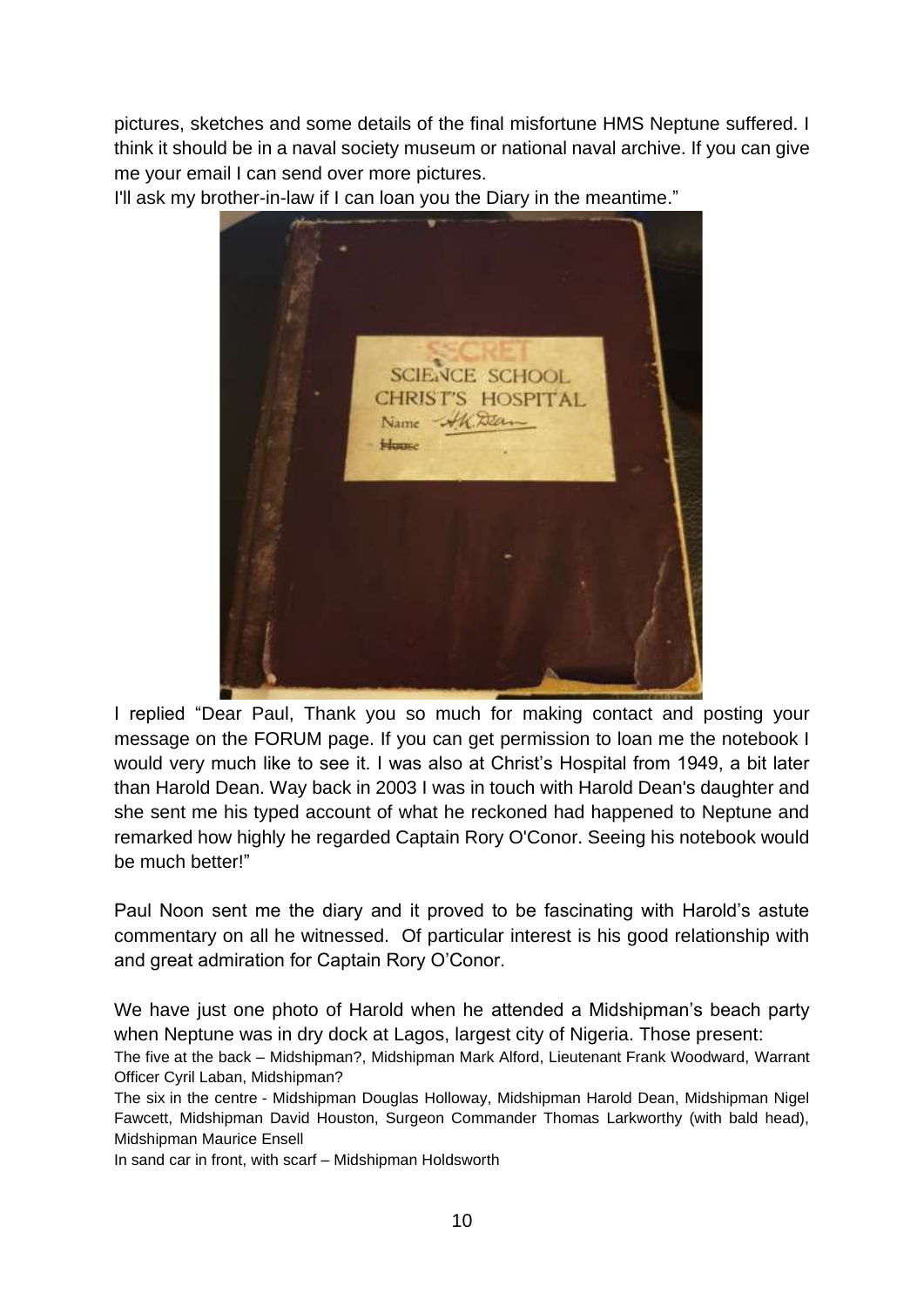



Midshipman's beach party at Lagos 17 Nov1940 Pay Mid Harold Dean

The great gain of getting hold of Harold Dean's diary is that we have a day by day account of Neptune's travels after sailing from Chatham Dockvard on 7<sup>th</sup> May 1941 until he left to join C in C's staff at Alexandria on 1<sup>st</sup> September 1941.

Harold Dean survived the war and served a full career until retiring in about 1976 as Commander (Supply) with an OBE. I was in touch in 2003 with his daughter Patricia Howard who lived in Altringham in Cheshire who wrote to tell me that Harold had died in 2001 aged about 78. Presumably Patricia has also died and the diary ended in the skip after a house clearance.

The diary is now in the hands of Committee member Caroline Meredith (niece of Neptune casualty Dr Cameron Fraser) who is typing it up. Eventually it will be posted on the website DIARIES page.

#### **8. Harold Dean's appreciation of Captain Rory O'Conor**

The opinions expressed in these "personal recollections" are purely my own. I served in NEPTUNE from 15 November 1940 to the end of August 1941 and dated events are "Guaranteed" since I made notes in my diary at the time.



Captain O'Conor took command of Neptune at Alexandria on 14<sup>th</sup> May 1940

When not under training I spent my working hours as a Paymaster Midshipman in the Captain's office working closely with Captain Rory O'Conor. Many problems such as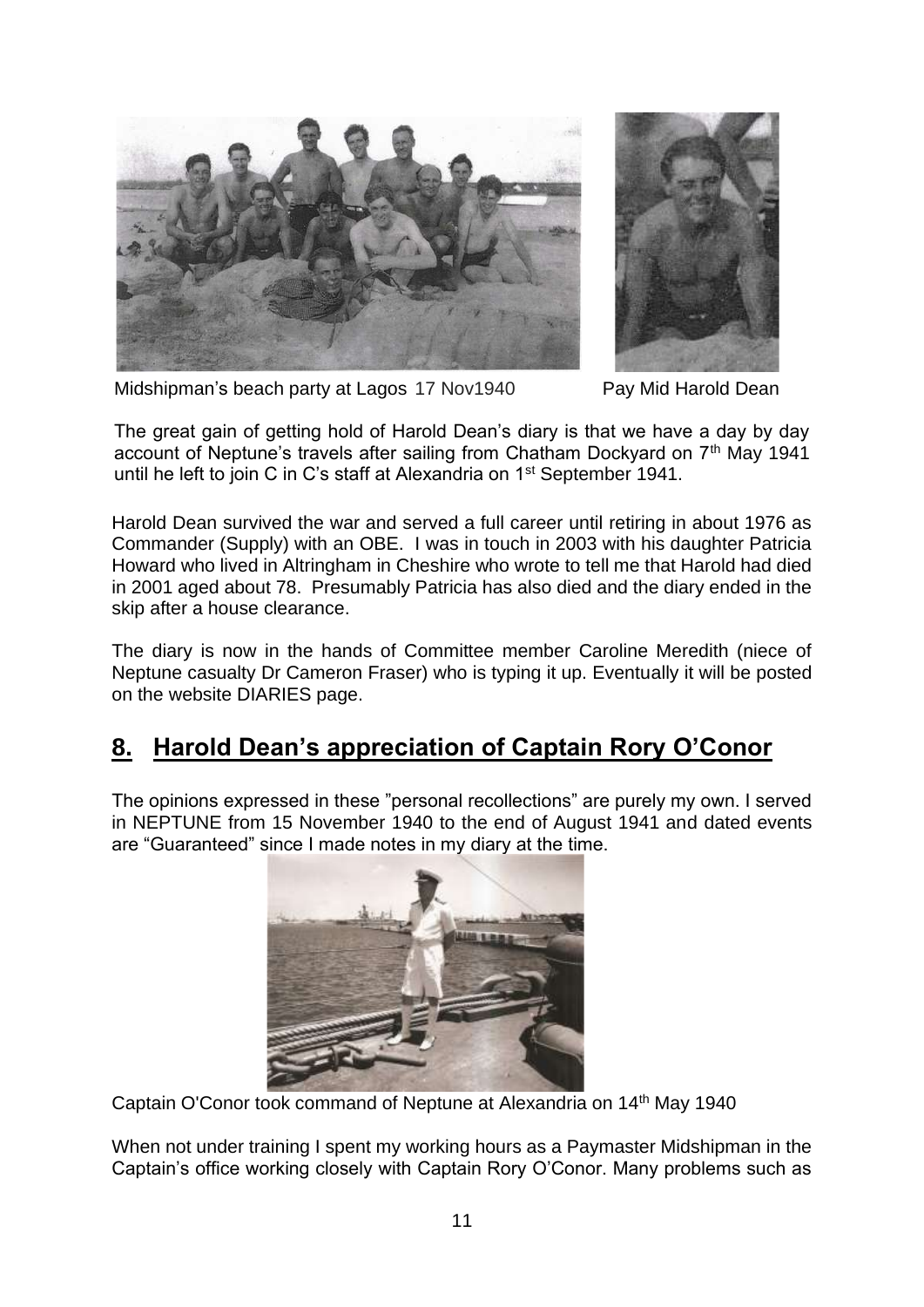reports of family troubles and sadly of deaths or injuries and loss of homes in the blitz came through the office to our immensely helpful and sympathetic Captain. He would spend hours seeing men alone in the privacy of the Captain's cabin. They would go in tearful at times, and they would come out red-eyed but somehow with shoulders a bit further back perhaps even a weak smile. Rory's relationship with the ship's company was pure magic.

The bad news for me was that I was to leave the ship on  $3<sup>rd</sup>$  September 1941 to join the office of the Commander in Chief. All Paymaster Midshipmen had to "do their Admiral's Office time". But I had spent nine months with the Vice Admiral Commanding First Cruiser Squadron and I didn't see why I should have to go to some lousy shore office.

Rory O'Conor went ashore to plead my case with the Fleet Accountant Officer and the Chief of Staff but to no avail. On Saturday 30<sup>th</sup> August I was asked to dine with him. We were alone and I treasure the memory of that evening to this day. His brilliant mind ranged over the war's progress, the prospects for the future and his own theistic religious beliefs. I suppose I warmed to him so much because his views and those of my father coincided at so many points.

My attachment to NEPTUNE was absolute. The rest of the Navy simply wasn't as good so far as I was concerned. Of course these light cruisers were ideal to serve in. One had the close companionship of the small ship and yet many of the creature comforts of a larger one. As a cruiser we were more self-contained than a destroyer which is dependent on a depot ship or base. And the numbers were just right - about 17 in the Wardroom, 8 in the Gunroom and 5 or 6 in the Warrant Officer's Mess. There was a Royal Marine detachment and a band. The total number was I suppose 590 – 600.

In a less happy, less well managed ship there might have been more trouble over the mixed UK and New Zealand manning. The main cause of this was the differences in pay. I remember having to institute a system of rationing from the clothing store ("slop room") because New Zealand ratings, Artificers in particular, were buying handkerchiefs and socks at a tremendous rate and our stocks would run out. These items were so cheap in their eyes (Twopence for a handkerchief and Ninepence for a pair of socks as I remember) that they were not washing them, but merely throwing them away and buying new.

I must say a little more about the Captain, who so dominated the ship and was so well liked. He had had a first class career and was clearly being groomed for the highest ranks. He made a great mark as Commander of the HOOD about which he wrote a book – "Running a Big Ship on Ten Commandments". It became a "Bible" for all Executive Officers thereafter. He came to NEPTUNE from the Plans Division where he had made a great impression on the Board and on Winston himself. Great things were expected of him.

He was tall with very fair crinkly hair, blue eyes, strong features but kindly, and a soft even voice. The softness was often a thin veneer for steeliness when required. He never raised his voice even in the heat of action. Raucousness was for NCOs. I suppose his real flair was, to use the modern jargon, in communication. He set about making personal contact with all on board. In the midst of every sort of pressure he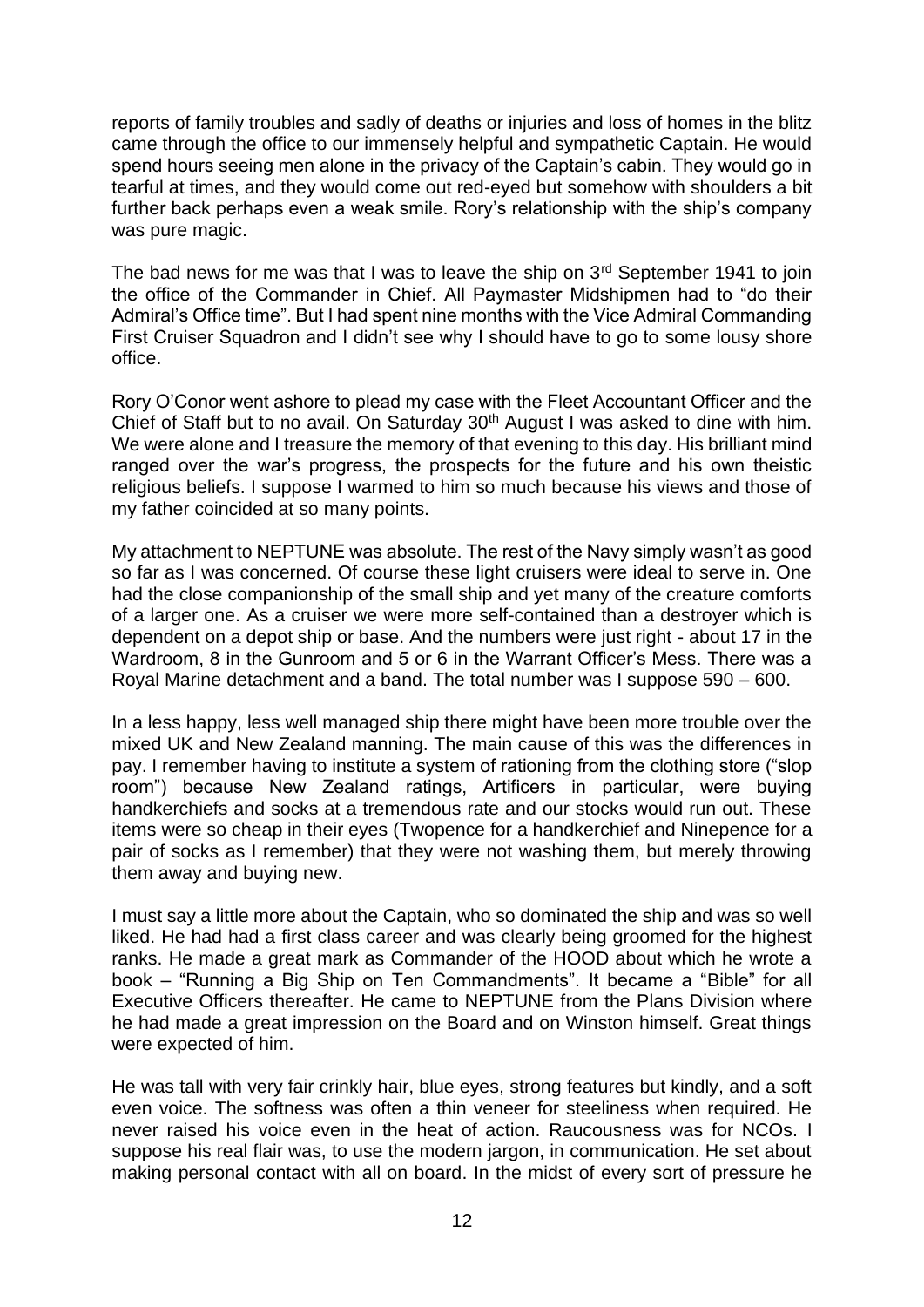could turn to some nervous Boy Seaman terrified of the gunfire and make him feel that his Captain thoroughly understood him but was there to see he was all right.

His approach to the war was refreshing. He would shock the old fashioned with his daily hand written bulletins on the ship's company notice boards, often disclosing news that was restricted or even of high classification. He wanted to ensure we went to war as intelligent informed men not as mere disciplined servants.

After we left Freetown on the way round the Cape to the Middle East, he began his evening quarterdeck talks. He just announced he would be on the quarterdeck at 1700 to chat. Sailors are suspicious beasts. Few turned up the first time. Indeed there were more officers than men. He sat us down on the deck, took up position on a convenient locker or hatch cover and talked about the conduct of the war, events at Homs or anything that entered his mind. Questions came slowly at first but at the end of half an hour we were all keen to talk. He would end up the chat with some light-hearted remark or a joke and we all stood as he doubled off forward to the bridge. He repeated this exercise perhaps half a dozen times during this voyage. After the first two, latecomers had a job finding a square inch of deck to sit on. We loved father's talks.

The only compensation for my going to the C in C's Office was my renewed acquaintance with high grade cyphering work and my special induction to the tightest secret of all – ULTRA – I became absorbed with war at the top. I worked ashore but went to sea in QUEEN ELIZABETH whenever Admiral Cunningham embarked.

During October I made two visits to NEPTUNE and each time was able to give Rory a little "inside" information for which he was most grateful. (NOT I would hasten to say from ULTRA sources or special submarine operations). In due course I tipped him off that he was bound for Malta to reinforce the very successful Force K. He was delighted. The prospect of getting away from Alexandria and working with this largely independent light cruiser squadron wreaking havoc with Axis shipping in the Central Mediterranean was much to his liking. And I was furious at missing the "fun".

The tragic events of November and December 1941 are well chronicled in official histories. They began on 25<sup>th</sup> November when I watched BARHAM from the quarterdeck of QE and saw her blow up before my disbelieving eyes.

NEPTUNE herself went down at the same time as I was being blown out of the QE's Gunroom armchair by the mine placed under us by an Italian midget submarine. In the ensuing days I had the dismal task of examining the draft casualty signals for NEPTUNE compiled from Base records and correcting them where I knew from memory that ratings were not on board.

What happened on board NEPTUNE in those last hours, we shall never know. I have heard Rory O'Conor criticised for not getting as many as possible of his people away to other ships in boats after the first mine which had in fact wrecked the propellers and steering. He should have then considered whether or not a tow was feasible. For myself, I don't know. Perhaps the weather, perhaps the state of the boats may have led him to dismiss this possibility.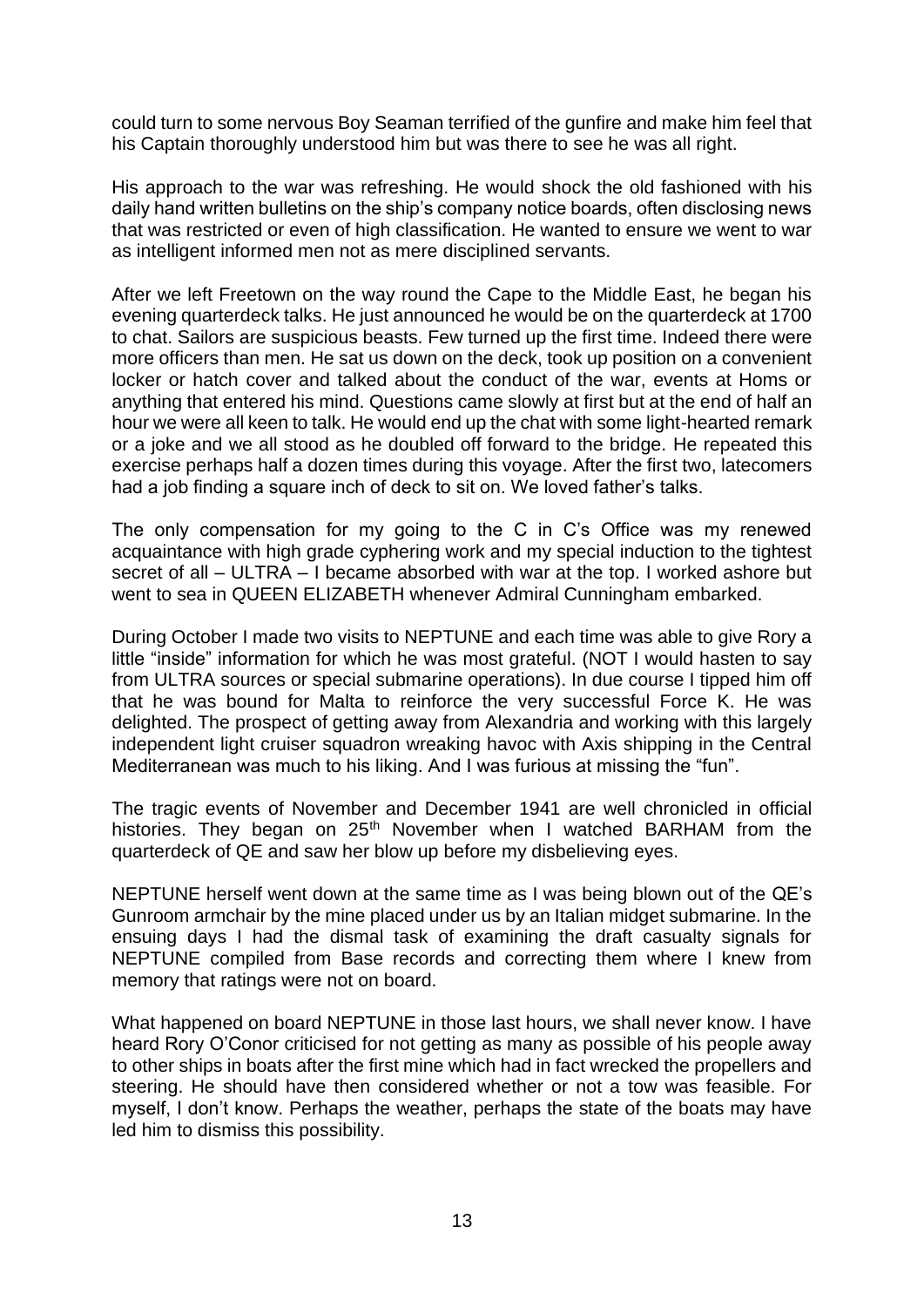AURORA and PENELOPE had also hit mines after NEPTUNE's first, but retained power and managed to limp back to Malta. JAGUAR did marvellous work rescuing survivors from KANDAHAR. In Alexandria, QUEEN ELIZABETH and VALIANT sat on the mud with great holes in them. Certainly 19<sup>th</sup> December 1941 will remain for me a black day. At the time I wrote "All comment on these events by me is superfluous. No one can ever realise how happy I had been in NEPTUNE. No one will ever know what a blow this has been. In particular, I had lost in Rory O'Conor a dear and great friend. I am entirely sincere when I say I should never have left that ship. I should have been with them all at the last".

## **9. Frank Woodward's Wartime History of HMS Neptune**

*On 13 November 1941, Radio Announcer Arch Curry went aboard HMS Neptune to record messages from New Zealand crew members for a Christmas programme back home that was never to be broadcast. To set the scene Lieutenant Frank Woodward (father of Association member Mrs. Gillian Cross) prepared and delivered a brief summary of the part played by Neptune in the war to that date. What follows is a transcript of his words by kind permission of Mrs Cross.* 



I want to tell you about one of His Majesty's cruisers which has played a useful part in this war but, like many other ships of the silent service, her deeds so far have not been made public. This ship is *HMS Neptune* and she is manned by officers and men from all parts of the Empire among whom are nearly two hundred New Zealanders. The rest of the ship's company come from Australia, Canada, South Africa, Newfoundland and Saint Helena as well as from the United Kingdom.

There has been a *Neptune* in the Royal Navy for over three hundred years continuously except for two gaps of about ten years. Her battle honours are many and include Quebec, Trafalgar and Jutland. At Trafalgar it is interesting as three *Neptunes* took part: a British *Neptune*; a French *Neptune*; and a Spanish *Neptuno*.

The present ship to bear the name is the eleventh *Neptune* and she commenced her service in February nineteen thirty four. Her sister ships are *Ajax*, *Achilles*, *Leander* and *Orion*. All have distinguished themselves in this war. *Ajax* and *Achilles*, it will be remembered, took part in the Battle of the River Plate. *Achilles* and *Leander* are both ships of the Royal New Zealand Navy.

When war broke out, *Neptune* was the flag ship of the Africa Station, flying the flag of Vice Admiral Sir D'Oyly Lyon. She was employed at once in protecting the trade routes of the South Atlantic and during the opening months of the war intercepted the German steam ships *Inn* and *Adolph* 



*Woermann*. Both ships were scuttled by their crews.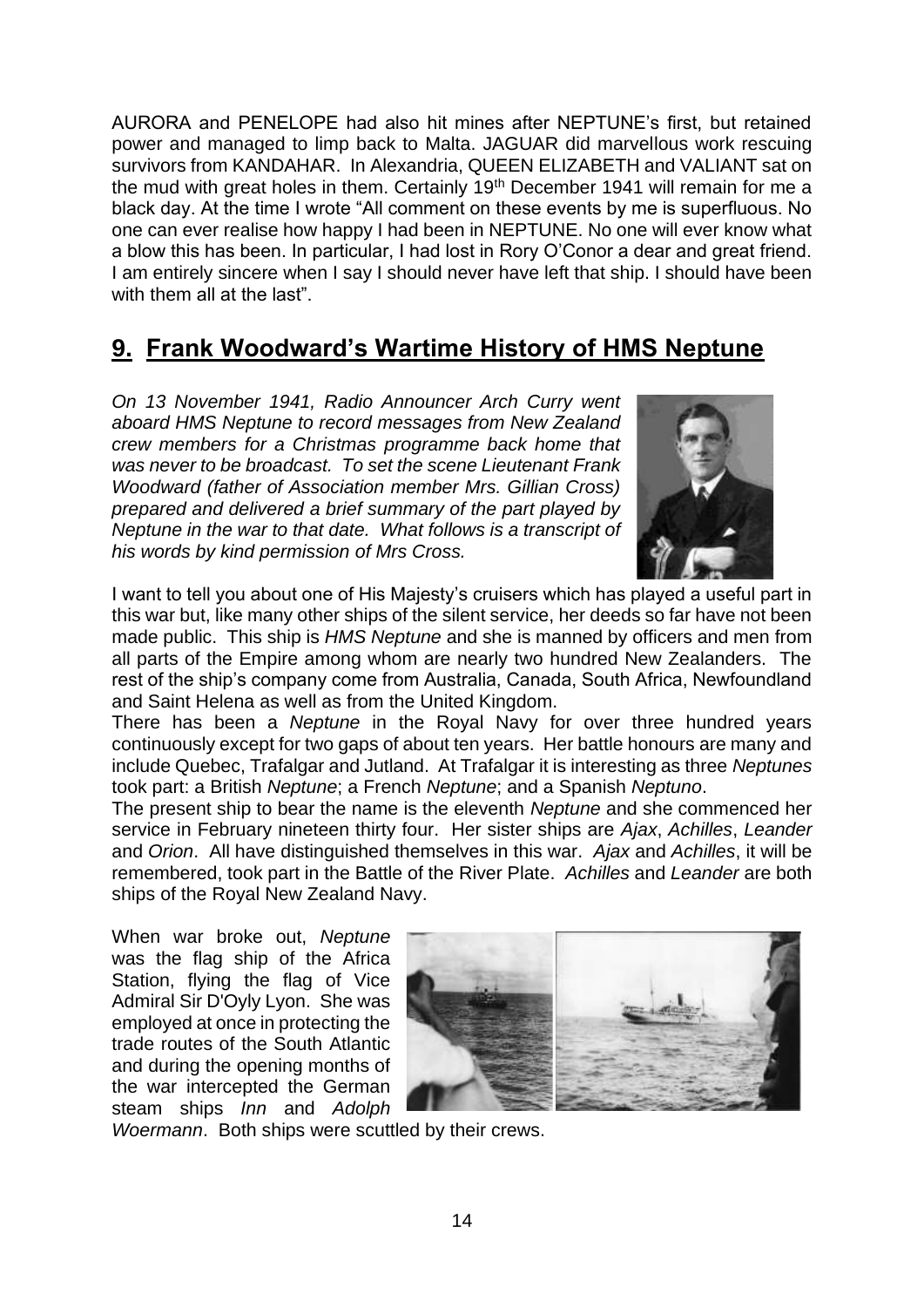Just before Italy declared war on us, *Neptune* moved to the Mediterranean and for a short time had the honour of flying the flag of the Commander-in-chief, Admiral Sir Andrew Cunningham. Her first active operation was to bombard Mussolini's bastion of fascism in Africa that is Bardia and, on daybreak on the twenty-first of June nineteen forty, in company with *HMS Orion*, the Australian cruiser *Sydney* and the French battleship *Lorraine* the fortress was left burning. On June the twenty-eighth nineteen forty *Neptune* took part in the first sea engagement of this theatre of the war. Towards sunset south of Zante when forming part of the Seventh Cruiser Squadron under Admiral Tovey, three Italian destroyers were intercepted carrying troops to Libya. After a chase at full speed, the destroyer *Espero* was sunk and her consorts escaped under cover of darkness to Italy.

Soon afterwards, on July the ninth nineteen forty the first engagement between the British and Italian battle fleets took place. *Neptune* was the first ship to report the "Enemy battle fleet in sight" to the Commander-in-chief in action with the Italians off

Calabria. This report has not been made in the Mediterranean since seventeen ninety eight when the French fleet in Aboukir Bay was reported to Lord Nelson by the frigate *Zealous*. *Neptune w*as twice heavily engaged with Italian cruisers at long range, hit the eight inch gun cruiser *Bolzano* and came under the fire of the enemy battleship. The enemy fleet retreated towards Messina.

The last operation before *Neptune* left the

Mediterranean was in company with *HMAS Sydney* when a raid was made into the Aegean on July the twenty eighth and it was to intercept and destroy the tanker *Ermioni* laden with petrol for the enemy air forces in the Dodecanese who repeatedly bombed the ships in the Thermia Channel during the operation. The remainder of the year Neptune was employed firstly in protecting the trade routes in the Southern Indian Ocean when on some occasions the ship was at sea for nearly a month and experienced the climate varying from tropical heat to the cold of the Antarctic below latitude fifty degrees south. Later she moved to equatorial Africa to become Vice Admiral J H D Cunningham's flag ship and to assist to establish that part of the world under Free French administration.

At the beginning of nineteen forty one, after three and a half years' service abroad, *Neptune* returned to the United Kingdom, but soon she was on her way again, this time escorting a convoy of troops and equipment to the Middle East. Soon after leaving England and just north of the Azores, the German naval supply ship *Gonzenheim* operating for the *Bismarck* was destroyed and seventy eight prisoners were taken.



*Neptune* once more has the honour to serve under the flag of the Commander-in-Chief Mediterranean, Admiral Sir Andrew Cunningham. Recently she returned to Bardia,

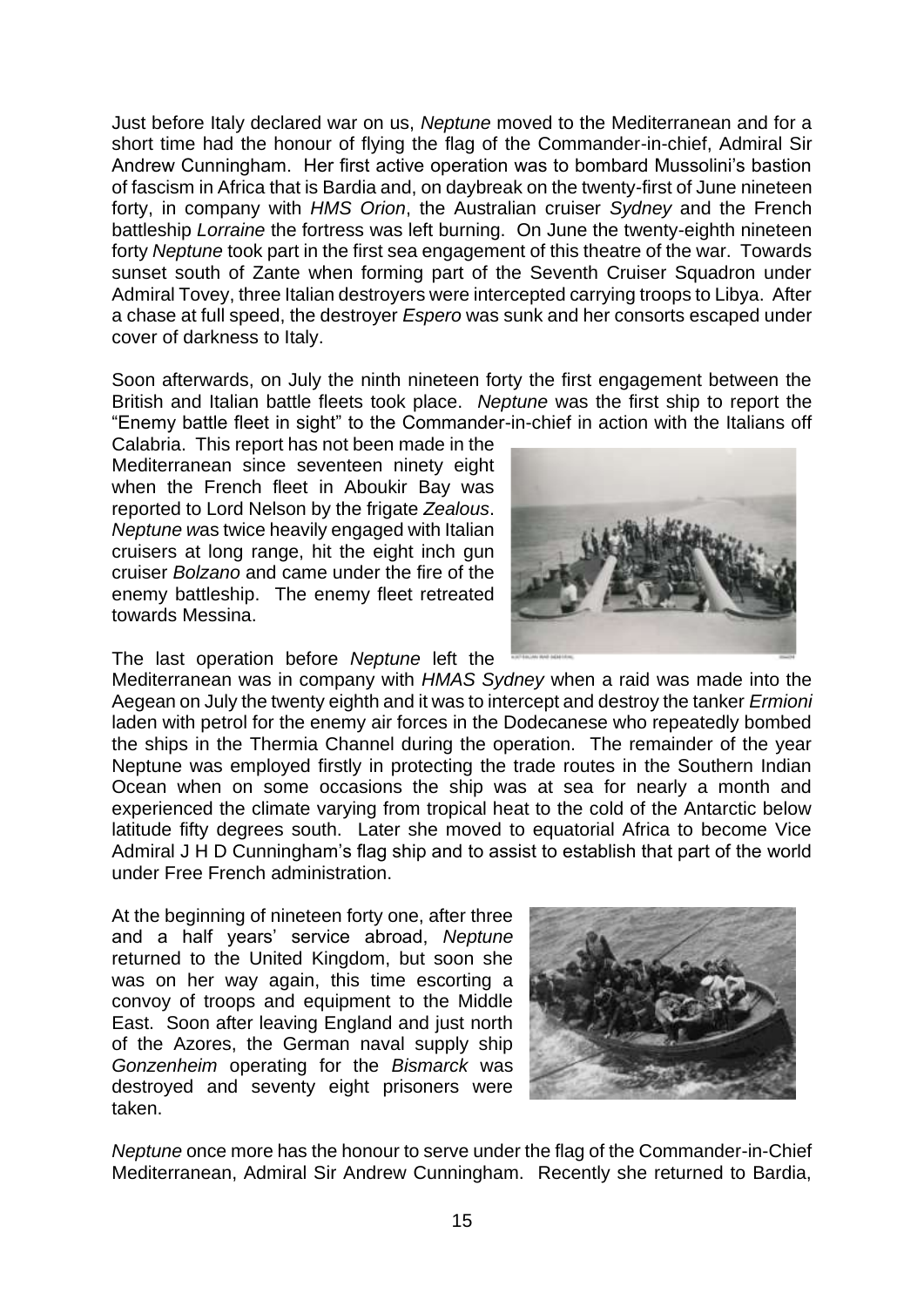which has changed hands twice during her absence and she bombarded it by night on this occasion inflicting damage to enemy headquarters and gun repair shops. The enemy replied but their fire was ineffective. The deeds of cruisers only occasionally make headlines in the newspapers but this account of *Neptune*'s war efforts shows that her duties have been many and varied and in the first two years of the war she steamed one hundred and fifty eight thousand five hundred miles equivalent to seven and a half times round the world. Her motto is "Regnare est servire" which means "To rule is to serve" and we hope that this service has helped Britannia to rule the waves.

# **10. The chaotic civil war raging in Libya**

Libya is the fourth largest country in Africa, larger than France, Germany, Italy and UK combined. Since Neptune's wreck lies close to their 12mile limit, my thoughts on the current state in Libya: The Daily Telegraph reported (8<sup>th</sup> Feb 2021) "Libya has been mired in chaos since a NATO backed campaign ousted Muammar Gadaffi in 2011. A disputed election split the country between east and west: the internationally recognised Government of National Accord in Tripoli (GNA) and the parallel Libyan National Accord (LNA) under General Haftar in Benghazi.

The election of four interim leaders from across the country marks a potential turning point with Mr Dbeibah promising to listen to and work with all Libyans. He has 21 days to present a cabinet to parliament. This qualified statement of support illustrates the challenge of uniting Libya before the presidential elections in December 2021".

Saif al-Islam Gaddafi is the strongest opponent of Haftar and Faiz Sarraj (Wikipedia)

Nine years after the start of the [Libyan revolution](https://112.international/politics/us-temporarily-withdraws-its-military-from-libya-38617.html) and the overthrow and death of Muammar Gaddafi, his 48-year-old son Saif al-Islam remains the one member of the family who retains influence and political ambitions, trying to return to power. Despite the escalation of armed conflict between the internationally recognized Government of National Accord and General Khalifa Haftar, both sides shared a hostile position towards the colonel's son. While Haftar considered Saif al-Islam "the poor boy on whom some naive people are betting," Faiz Sarraj is confident that he should be extradited to the International Criminal Court for war crimes against the rebels.

Saif al-Islam Gaddafi attracted attention again when the Qadhadhfa tribe (the largest armed Libyan tribe to which Colonel Gaddafi belonged) refused to further participate in the hostilities on the side of Haftar. The tribal council demanded the release of all detained residents of the city. This was considered the biggest threat to Haftar, as the tribe had been his biggest ally in Sirte. The forces of the GNA have besieged Sirte for over 100 days.

Three out of eight children of late [Libyan leader Muammar Gaddafi](https://112.international/ukraine-top-news/libyan-passing-move-why-haftar-gives-no-way-to-putin-and-erdogan-47704.html) were killed along with their father during the Libyan revolution in 2011. The handcuffed colonel was killed in captivity by the Abu Bakr al-Siddiq Brigade in the city of Zintan, southwest of Tripoli, after a failed attempt to cross the border into Niger. A few days later, the efforts of the rebels succeeded in their aim of finding Saif al-Islam, the son of Muammar Gaddafi most involved in government affairs.

Initially, the Zintan Brigade refused to extradite Saif al-Islam and kept him in custody. They cut off three fingers on his once threatening right hand and knocked out his teeth. He was sentenced to death and imprisoned in the city of Zintan for about six years before the government in eastern Libya, supported by the Tobruk parliament, decided